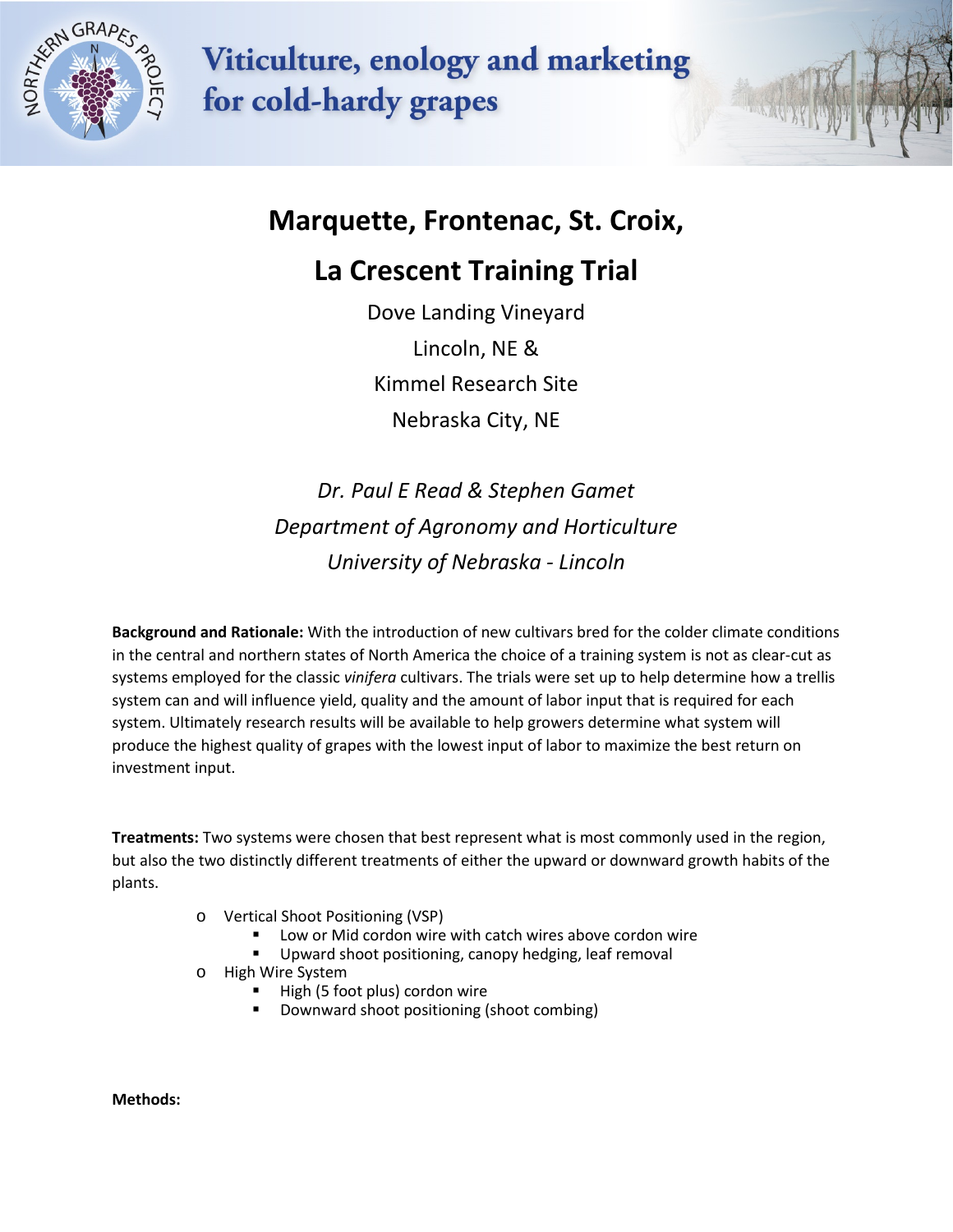- o Row orientation is North to South
- o Vines planted in 3-vine panels in a randomized complete block design; grow tubes were used and removed mid-summer.
- o Spacing between rows is 10ft, spacing between vines is 8ft.
- o Trellis is constructed using steel Mannwerks® Vertical Line Post, 8in pressure treated Lodge Pole Pine end post and high tensile 12.5 gauge wire; mid wire at 40 inches for VSP and 60 inches for High Wire System.
- o Trellis end posts are set at a 90° angle and secured with a "dead man" and anchor wires
- o Soil type Aksarben Silty Clay Loam Dove Landing Vineyard Soil type – Morrill Clay Loam Kimmel Orchard Research Site
- o Turf type fescue grass has been retained for the row middles.
- o Vines pruned in dormant season
- o Standard weed, insect, disease management program used.
- o Row middles mowed as needed.

Vines were pruned to shoots every 4 to 5 inches with 4 to 5 buds per shoot resulting in 20 to 25 buds per half cordon or 40 to 50 buds per plant. Shoot thinning was not necessary because of herbicide drift issues. Management of the vines was done throughout the growing season. Fruit was collected at véraison and at time of harvest. At harvest, cluster numbers and yield data were collected for each representative block of each cultivar.

**Results:** Season 2014 as with the 2012-13 once again experienced damage from herbicide drift but was also affected by two extreme cold weather events in late fall early winter in October and November of 2013. Temperatures reached well below the freezing point in the later part of October and then the single digits in mid November. The temperatures in themselves may not be so radical but the warm temperatures that both preceded and followed these cold spells made them more detrimental to the vines. The cold temperatures in the fall and winter (four months with the lows reaching -7F or lower) along with the residual effects from the herbicide drift and new drift problems in the spring of 2014 caused death of most of the primary buds. Additional mortality was observed to cordons or in some cases the whole plant. The stresses the plants have been under are reflected in their pruning weights (Table 1). The 2014 season was spent mostly trying to retrain the vines resulting in very little crop that was ultimately dropped for the health and recovery of the plants.





**Table 1. Dove Landing Vineyard 2013-14 Pruning Weights**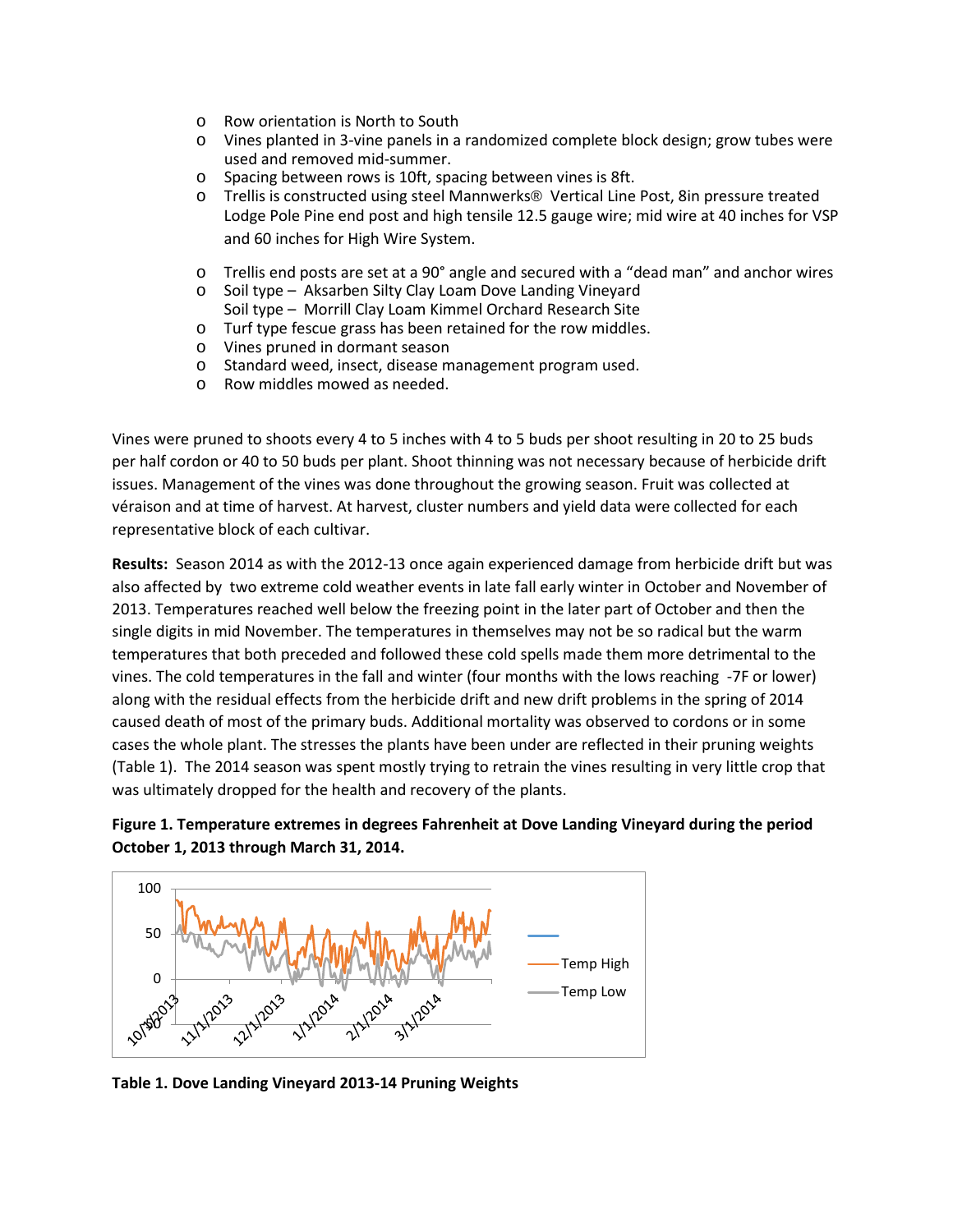| <b>Dove Landing</b><br><b>Pruning Weights</b><br>for 2013-14 |                    | <b>Ave Pruning</b><br>Weight kg<br>2013 | <b>Ave Pruning</b><br><b>Weight lbs</b><br>2013 | <b>Ave Pruning</b><br><b>Weight kg</b><br>2014 | <b>Ave Pruning</b><br><b>Weight lbs</b><br>2014 |  |
|--------------------------------------------------------------|--------------------|-----------------------------------------|-------------------------------------------------|------------------------------------------------|-------------------------------------------------|--|
| <b>Block 1</b>                                               | Chambourcin        | <b>NA</b>                               | <b>NA</b>                                       | 0.18                                           | 0.4                                             |  |
|                                                              | MN 1235            | 0.13                                    | 0.3                                             | 0.13                                           | 0.3                                             |  |
|                                                              | St. Croix          | 0.34                                    | 0.7                                             | 0.28                                           | 0.6                                             |  |
|                                                              | Frontenac          | 0.18                                    | 0.4                                             | 0.29                                           | 0.6                                             |  |
|                                                              | <b>Vidal Blanc</b> | 0.13                                    | 0.3                                             | 0.20                                           | 0.5                                             |  |
|                                                              | MN 1220            | 0.26                                    | 0.5                                             | 0.16                                           | 0.4                                             |  |
|                                                              |                    |                                         |                                                 |                                                |                                                 |  |
| <b>Block 2</b>                                               | MN 1220            | 0.12                                    | 0.3                                             | 0.14                                           | 0.3                                             |  |
|                                                              | Sabrevois          | 0.42                                    | 0.9                                             | 0.31                                           | 0.7                                             |  |
|                                                              | Seyval/101-14      | 0.11                                    | 0.2                                             | 0.13                                           | 0.3                                             |  |
|                                                              | <b>MN 1258</b>     | 0.16                                    | 0.4                                             | 0.08                                           | 0.2                                             |  |
|                                                              | Valiant/101-14     | 0.18                                    | 0.4                                             | 0.17                                           | 0.4                                             |  |
|                                                              | Marquette          | 0.14                                    | 0.3                                             | 0.11                                           | 0.3                                             |  |
|                                                              | MN 1235            | 0.13                                    | 0.3                                             | 0.09                                           | 0.2                                             |  |
|                                                              | <b>MN 1189</b>     | 0.07                                    | 0.2                                             | 0.06                                           | 0.2                                             |  |

**Figure 2. mortality of primary buds at Dove Landing April 22, 2014.**



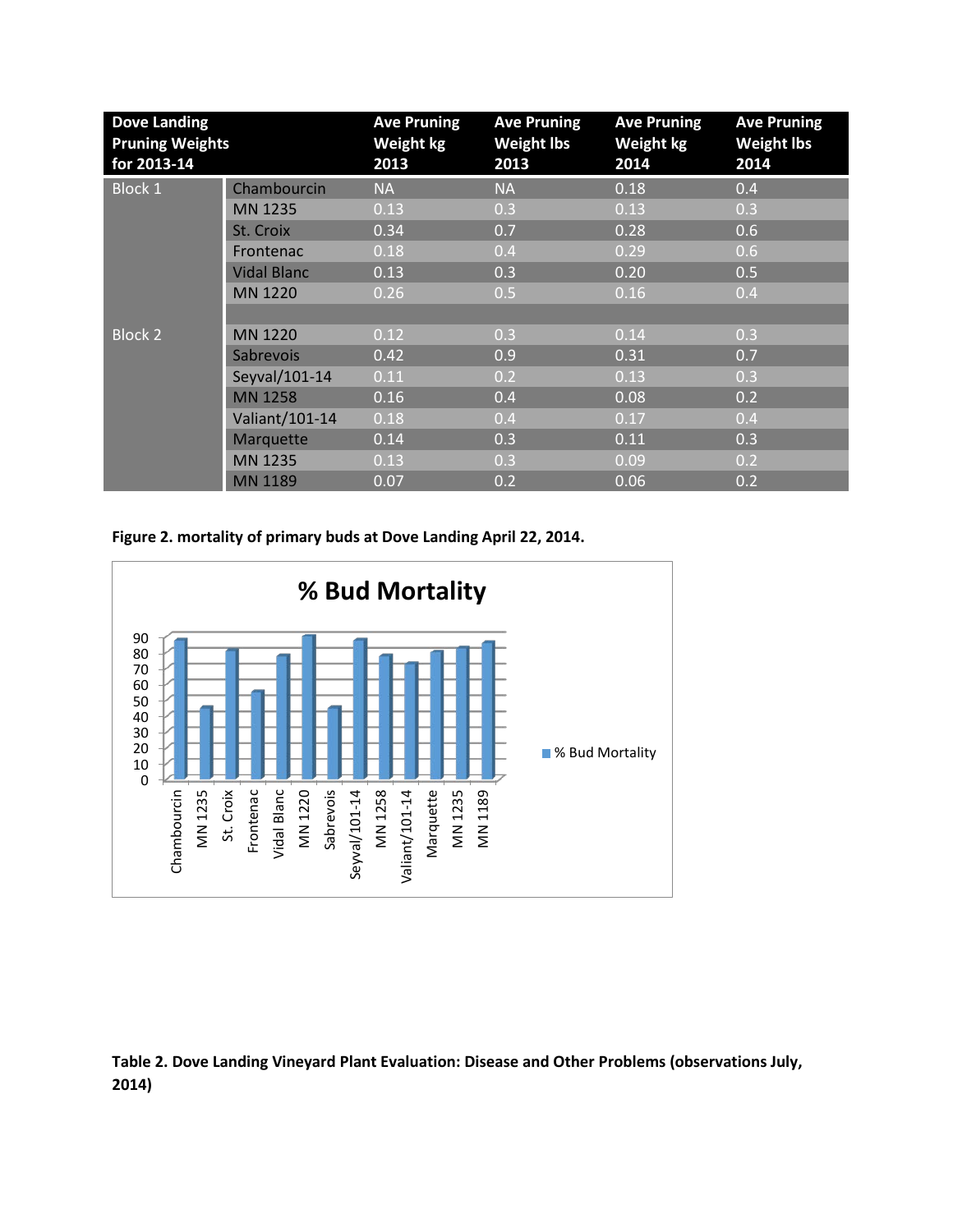| <b>Dove Landing</b><br><b>Plant Evaluation</b><br><b>Disease and Other</b><br><b>Problems</b><br>for 2013-14 |                    | Insect         |                | <b>Herbicide</b><br><b>Damage</b> |                | <b>Leaf Spot</b> |              | <b>Black Rot</b>        |           | Phylloxera |                |
|--------------------------------------------------------------------------------------------------------------|--------------------|----------------|----------------|-----------------------------------|----------------|------------------|--------------|-------------------------|-----------|------------|----------------|
|                                                                                                              |                    | 2013           | 2014           | 2013                              | 2014           | 2013             | 2014         | 2013                    | 2014      | 2013       | 2014           |
|                                                                                                              | Chambourcin        | $\overline{2}$ | $\overline{2}$ | 3                                 | $\overline{2}$ | $\overline{2}$   | $\mathbf{1}$ | 3                       | <b>NA</b> | 3          |                |
| Block <sub>1</sub><br>$\sim$<br><b>Block</b>                                                                 | MN 1235            | $\mathbf{1}$   | $\mathbf{1}$   | $\overline{2}$                    | $\overline{2}$ | $\overline{2}$   | $\mathbf{1}$ | 3                       | <b>NA</b> | 3          | $\mathbf{1}$   |
|                                                                                                              | St. Croix          | $\overline{2}$ | $\mathbf{1}$   | 3                                 | $\overline{2}$ | $\overline{2}$   | 1            | $\overline{2}$          | <b>NA</b> | 3          | $\overline{2}$ |
|                                                                                                              | Frontenac          | $\overline{2}$ | $\overline{2}$ | 3                                 | $\overline{2}$ | $\overline{2}$   | $\mathbf{1}$ | 3                       | <b>NA</b> | 3          | $\overline{2}$ |
|                                                                                                              | <b>Vidal Blanc</b> | $\overline{2}$ | $\overline{2}$ | 3                                 | 2              | $\overline{2}$   | 1            | 3                       | <b>NA</b> | 3          | 1              |
|                                                                                                              | <b>MN 1220</b>     | $\overline{2}$ | $\overline{2}$ | $\overline{2}$                    | $\mathbf{1}$   | $\overline{2}$   | 1            | $\overline{2}$          | <b>NA</b> | 3          | $\overline{2}$ |
|                                                                                                              | <b>MN 1220</b>     | $\overline{2}$ | $\overline{2}$ | $\overline{2}$                    | $\mathbf{1}$   | $\overline{2}$   | $\mathbf{1}$ | $\overline{2}$          | <b>NA</b> | 3          | $\overline{2}$ |
|                                                                                                              | Sabrevois          | $\overline{2}$ | $\overline{2}$ | 3                                 | 3              | 3                |              | 3                       | <b>NA</b> | 3          | $\mathbf{1}$   |
|                                                                                                              | Seyval/101-14      | $\overline{2}$ | $\overline{2}$ | 3                                 | $\overline{2}$ | 3                | $\mathbf{1}$ | 3                       | <b>NA</b> | 3          | $\mathbf{1}$   |
|                                                                                                              | <b>MN 1258</b>     | 12             | $\overline{2}$ | 3                                 | $\overline{2}$ | $\overline{2}$   | 1            | $\overline{\mathbf{c}}$ | <b>NA</b> | 3          |                |
|                                                                                                              | Valiant/101-14     | <b>NA</b>      | $\mathbf{1}$   | <b>NA</b>                         | $\overline{2}$ | <b>NA</b>        | $\mathbf{1}$ | <b>NA</b>               | <b>NA</b> | <b>NA</b>  | $\mathbf{1}$   |
|                                                                                                              | Marquette          | 2              | $\mathbf{1}$   | 3                                 | $\overline{2}$ | 3                |              | 3                       | <b>NA</b> | 3          | $\overline{2}$ |
|                                                                                                              | <b>MN 1235</b>     | $\mathbf{1}$   | $\mathbf{1}$   | $\overline{2}$                    | $\mathbf{1}$   | $\overline{2}$   | 1            | 3                       | <b>NA</b> | 3          | $\overline{2}$ |
|                                                                                                              | MN 1189            | 2              | $\overline{2}$ | $\overline{2}$                    | 1              | 3                | 1            | В                       | <b>NA</b> | 3          | $\overline{2}$ |

*Ratings 1 thru 3 with 1 showing no signs of problems and 3 being the worst*

**2014:** Rainfall for the months of April and May totaled under 6 inches, less than 3 inches for each month. June rainfall total was nearly 7.5 inches then July under 1.5 inches. August's total was over 5.25 inches. The rainfall totals for April and May were inadequate for bud break, flowering and fruit set. Then the heavy rainfall in June didn't help with the disease control. The low July rain total slowed the overall growth of the plant. All the cultivars with the exception St. Croix had shoot growth of less than a meter and in 9 of the 12 other cultivars less than a half meter of shoot growth. In plants that were being retrained from the roots growth averaged between 1 to 1.5 meters in length. Not very good for plants that in most years will grow from 3 to 6 meters in a single season.





**Diseases:** Data were taken on Leaf Spot and Black Rot. Phomopsis and Anthracnose could also be seen.